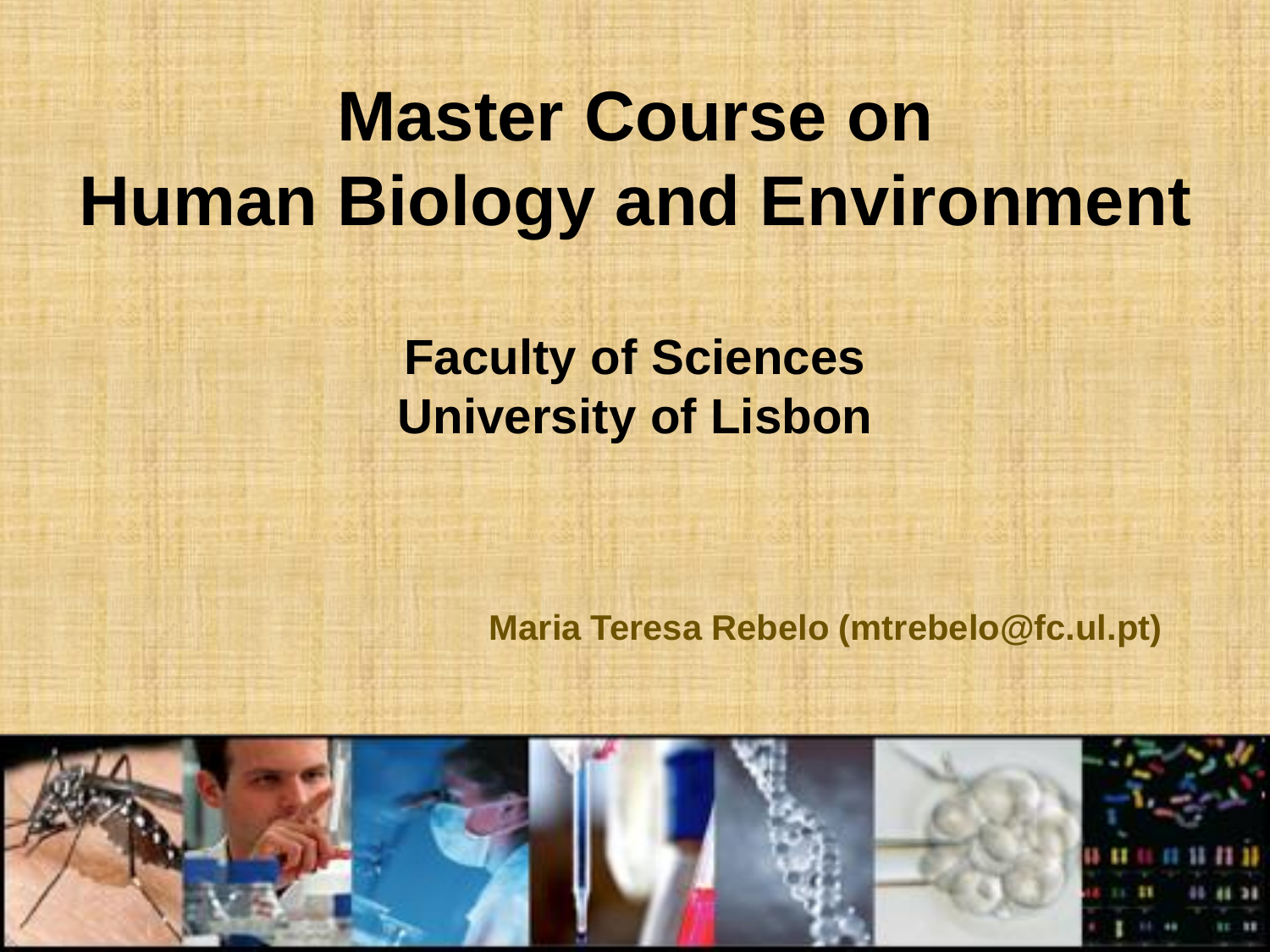#### *Coordinator:*

**Maria Teresa Rebelo Office: Building C2, 3rd floor, room 2.3.21b Phone: 217500000 –ext 22322 Mobile: +351-965384914 E-mail:** *[mtrebelo@fc.ul.pt](mailto:mtrebelo@fc.ul.pt)*

#### *Scientific Commission:*

**Maria da Luz Mathias –** *[mlmathias@fc.ul.pt](mailto:mlmathias@fc.ul.pt)* **Deodália Dias –** *[dmdias@fc.ul.pt](mailto:dmdias@fc.ul.pt)* **Maria Teresa Rebelo -** *[mtrebelo@fc.ul.pt](mailto:mtrebelo@fc.ul.pt)*

*Post-Graduat Studies: - for applications:* **Deadlines: 5th June – 12 July 2019 E-mail: [candidatura-pg@ciencias.ulisboa.pt](mailto:candidatura-pg@ciencias.ulisboa.pt)**







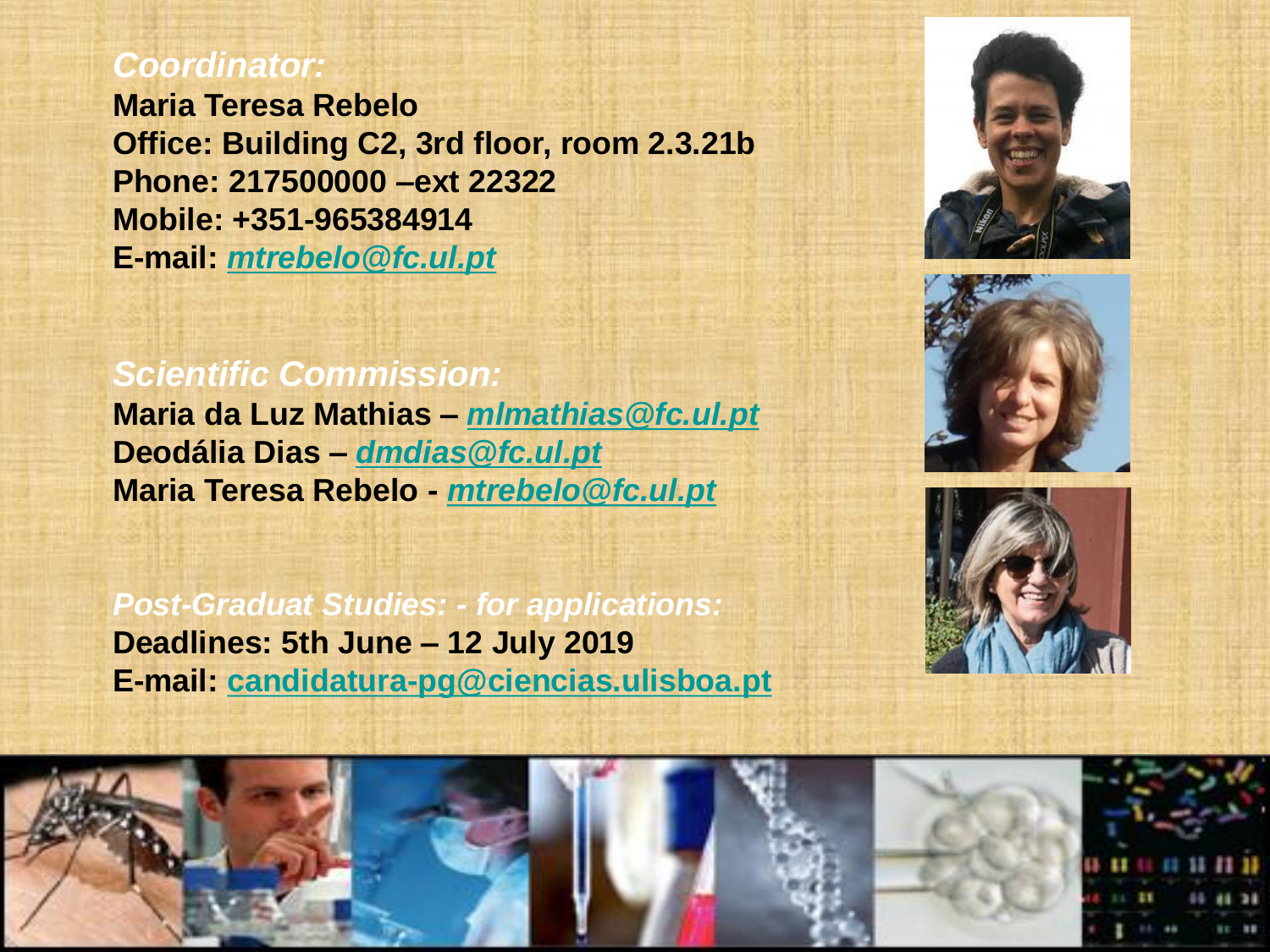#### **The study programme**

- Has **120** credits and lasts **four** semesters.

- The MSc degree is awarded to those who pass **all of the course modules** and are approved in the public defense of the **dissertation** or **internship report**, and have obtained the required number of credits.

#### **Selection criteria:**

| <b>Academic Degree Classification</b><br>$1(10); 2(11-12); 3(13); 4(14-16); 5(17-20)$                                                                                        | $1 - 5$ | 40% |  |
|------------------------------------------------------------------------------------------------------------------------------------------------------------------------------|---------|-----|--|
| <b>Academic, Scientific and Technical Curriculum</b><br>1 (voluntary work); 2 (extracurricular subjects); 3 (short<br>courses); 4 (scholarships); 5 (scientific publication) | $1 - 5$ | 30% |  |
| <b>Professional Experience (Course Area)</b><br>1 (3 months); 2 (6); 3 (12); 4 (24); 5 (professional >12)                                                                    | $1 - 5$ | 20% |  |

**Interview** 1-5 10%

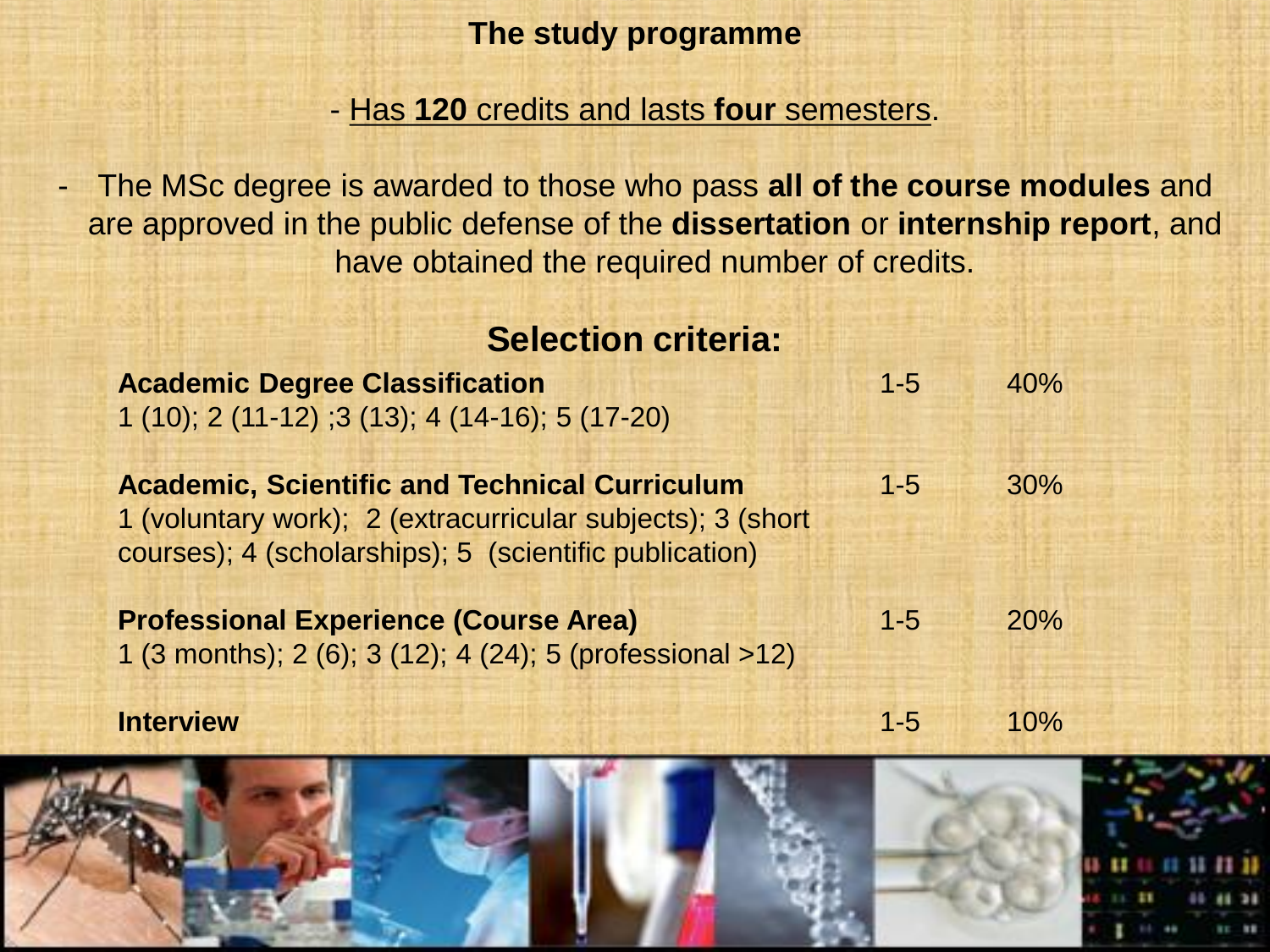# **Main objectives:**

- knowledge about the environment and environmental changes and their direct consequences on human health and lifestyle;
- infer about the interaction Environment Human Health, with the aim of achieving several goals, namely:
- understand the impact caused by diverse chemical compounds not only in humans by also in animals and environment;
- study the spreading of vectors responsible for the dissemination of pathogenic agents and their consequences in human populations;
- deduce metabolic, immunological and stress adaptation when a certain constraint occur.

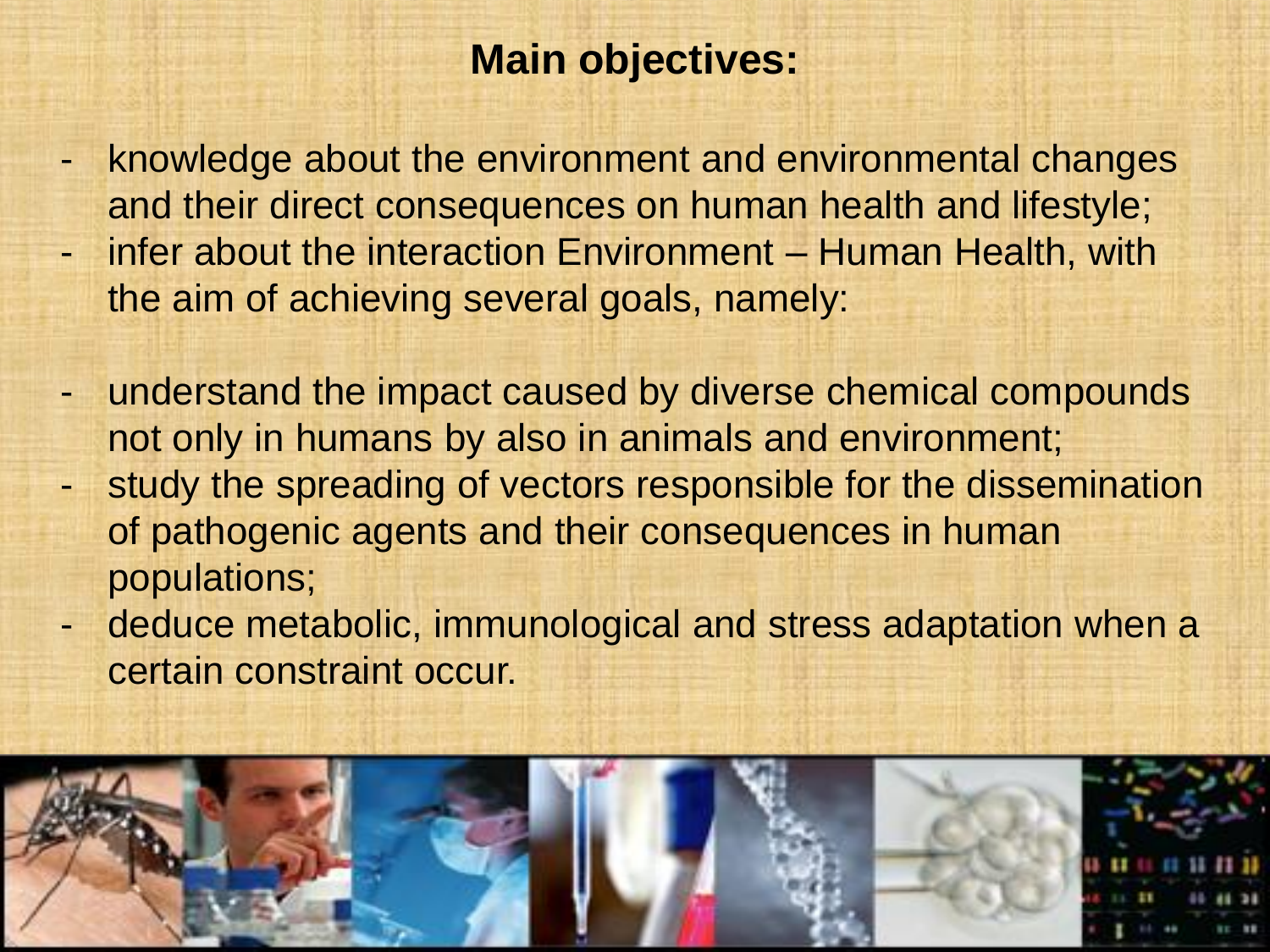# **Study Plan (120 ECTS)**

#### **1st Year**

**1st Semester Pathogenic Agents and Vectors (6) Human Biology (6) Practical Bioinformatics (6)**

#### **2nd Semester**

**Toxicology and Health (6) Forensic Biology (6) Research Practics in HBE (3) Quality Control (3)**

**2nd Year**

**1st Semester**

**2nd Semester**

**Unit A (Health) Nutrition and Health (6) Seminars in HBE (3) Stress Biology (3)**

*or*

#### **Unit B (Environment)**

**Genetics and Genomics of Environmental Change (6) Seminars in HBE(3) Environmental Health Indicators (3)**

**Unit C (Health) Human Ecology (6) Fundamentals of Epidemiology (3) Basics of the Biology of Stem Cells(3)**

*or*

**Unit D (Environment) Biodiversity and Adaptation (6) Integrated Pest Management (6)**

**Project in HBE (6) Dissertation / Internship Report (54)**

**Dissertation / Internship Report (conclusion)**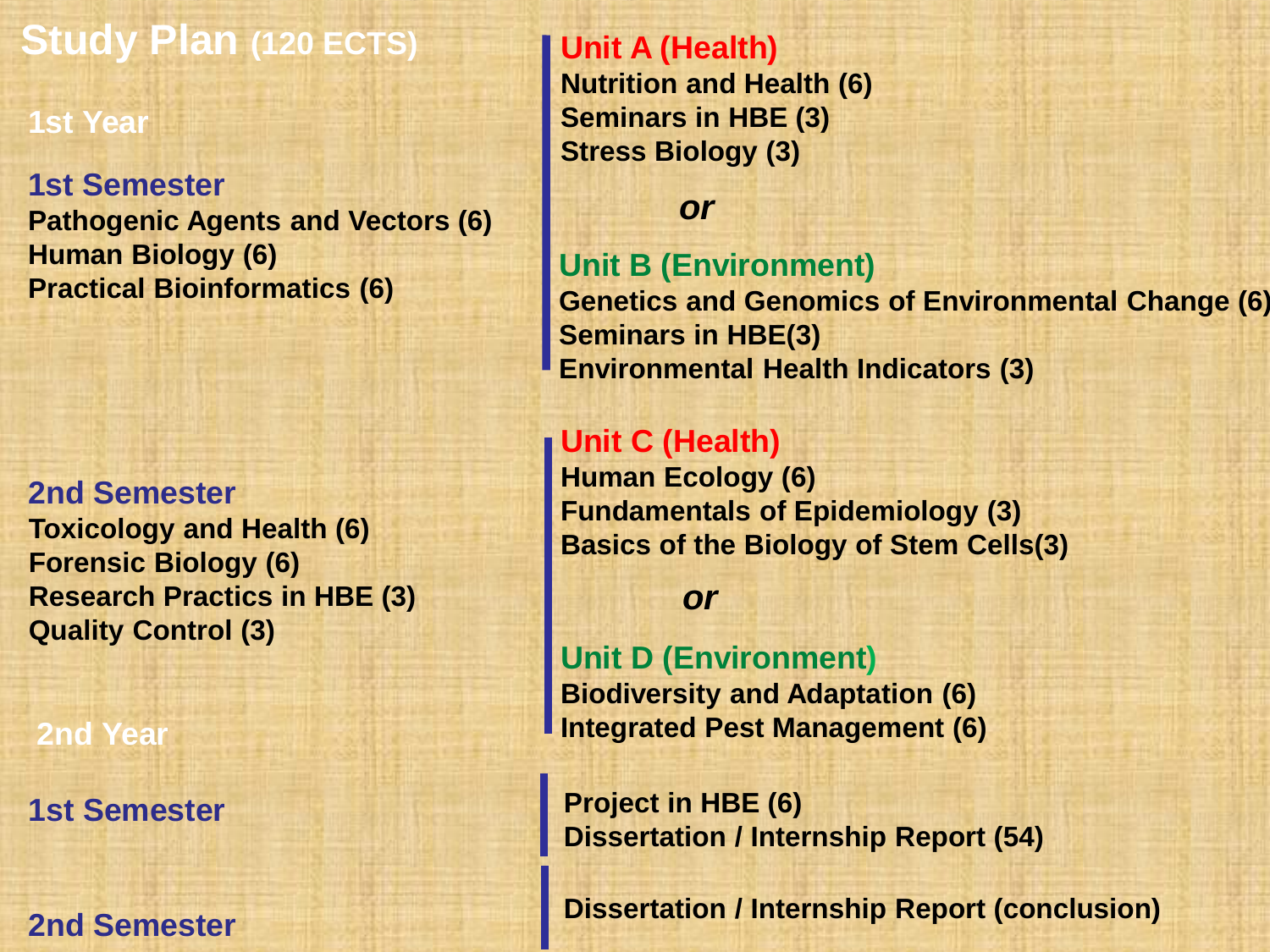

### **1st Semester**

**- Pathogenic Agents and Vectors** Maria Teresa Rebelo



*-* **Seminars in HBE** Maria Luz Mathias





**- Human Biology** Vítor Rosado Marques

**- Practical Bioinformatics** Francisco Pina-Martins

**- Nutrition &** 



Ana Mª Crespo

**Health**



Octávio Paulo

**- Genetics and Genomics of Environmental Changes**

**- Stress Biology** Carlos Gravato



Orlando Luís



Paula Simões

**- Environmental Health Indicators**

https://fenix.ciencias.ulisboa.pt/degrees/biologia-humana-e-ambiente-564500436615202/paginas-de-disciplinas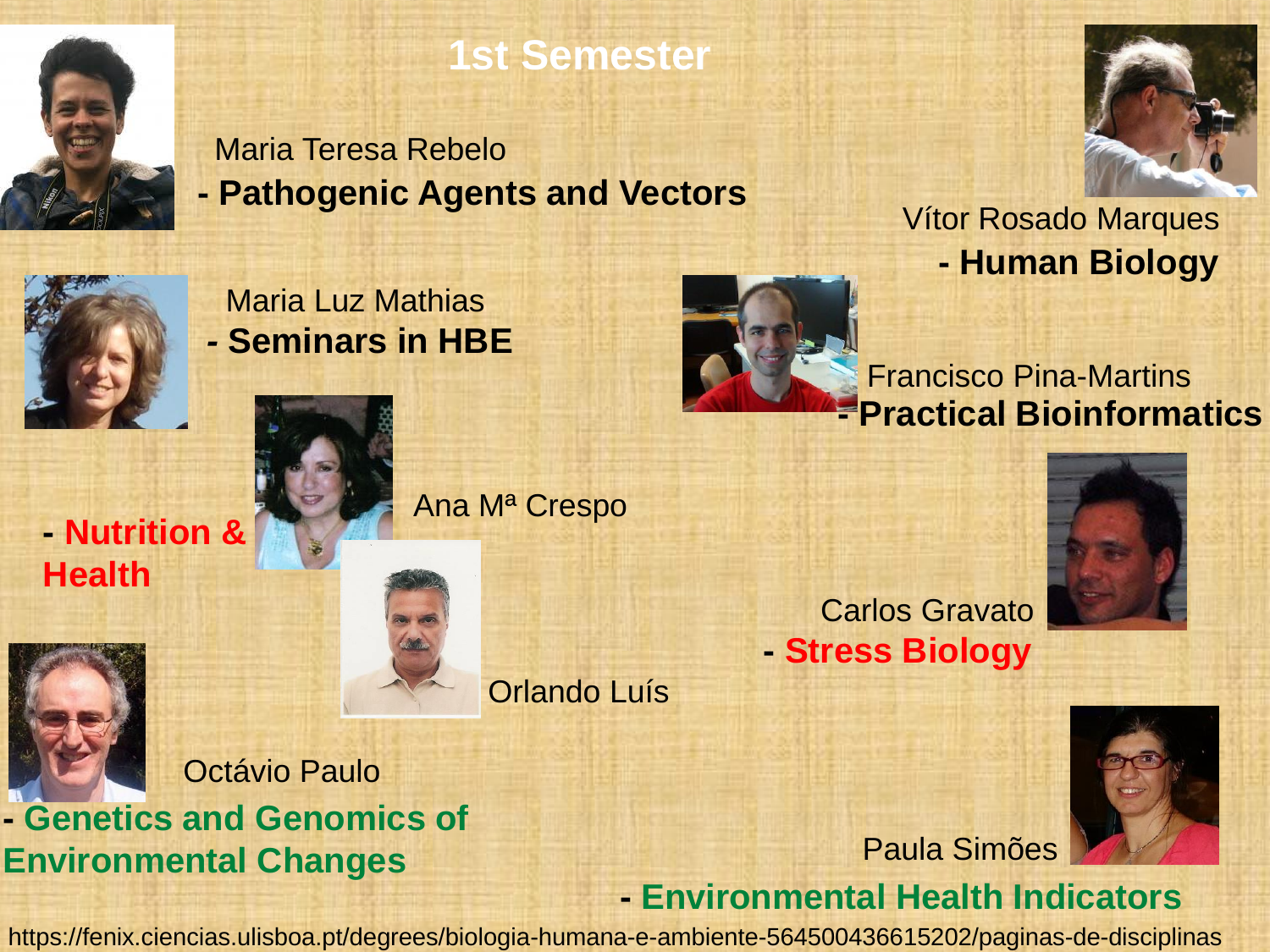# **2nd Semester**



#### Maria Luz Mathias

**- Research Practics in HBE** *-* **Quality Control**



**- Fundamentals of Epidemiology**

Salomé Cabral

**Fernanda** 



**- Human Ecology** Vítor Rosado Marques

**- Integrated Pest Management** Maria Teresa Rebelo

**- Forensic Biology** Diamantino Maria Teresa Rebelo Deodália Dias

Gabriela Rodrigues

**- Basics of the Biology of Stem Cells**

**- Toxicology & Health** The National Health Institute Dr Ricardo Jorge



Carlos Gravato

**- Biodiversity and Adaptation**

https://fenix.ciencias.ulisboa.pt/degrees/biologia-humana-e-ambiente-564500436615202/paginas-de-disciplinas

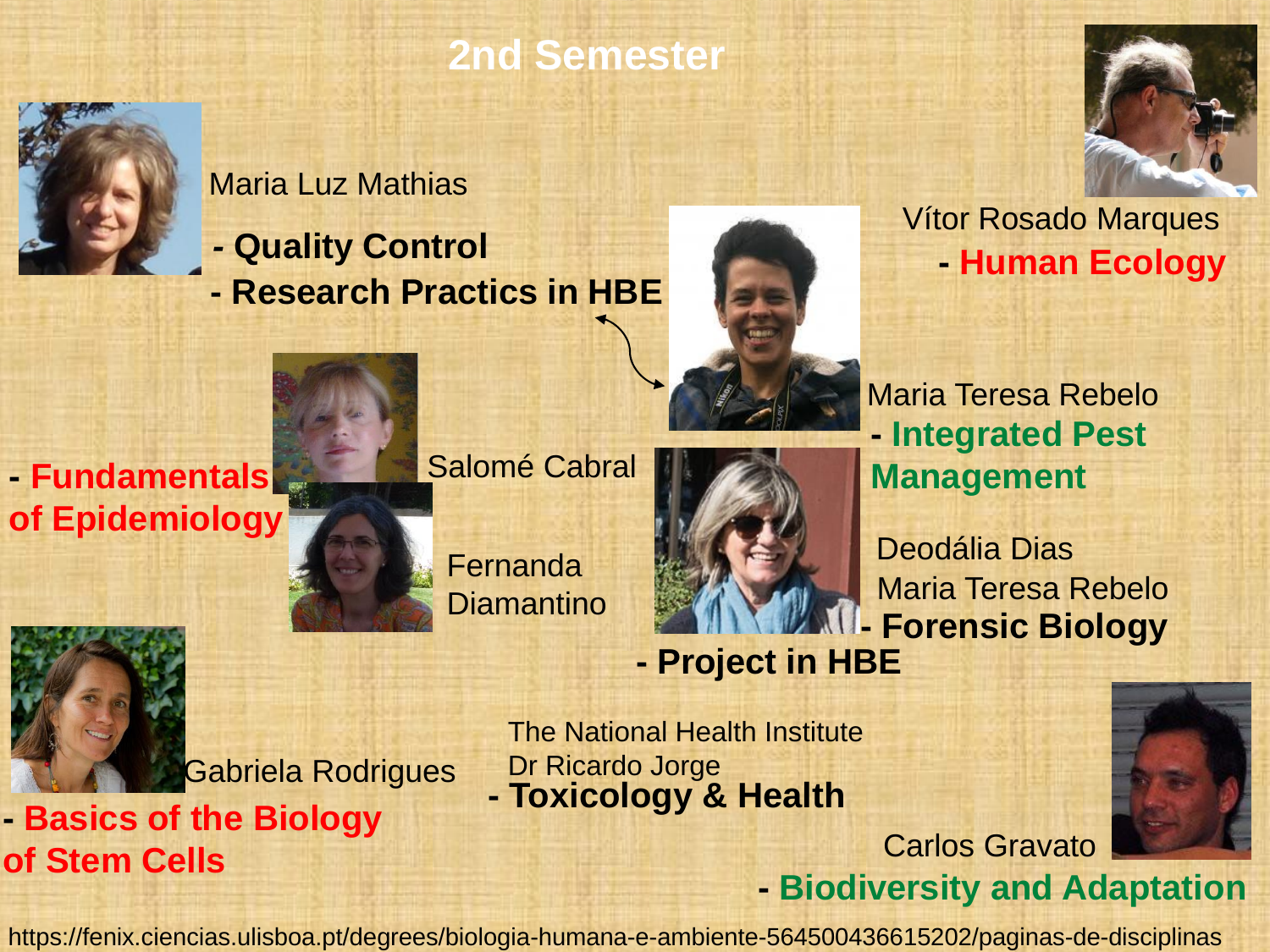#### **Institutional collaborations:**

This partnership focuses on three distinct areas:

a) Intradepartment: sharing CUs of other Master courses (e.g. Genetics and Genomics of Environment Changes from Evolutionary and Developmental Biology Master course and Integrated Pest Management from Ecology and Environmental Management Master course).

b) Interdepartment- Fundamentals of Epidemiology is taught by teachers from Statistics and Operational Department.

c) Other Institutions- Toxicology & Health (The National Health Institute Dr Ricardo Jorge); Seminars – next slide.

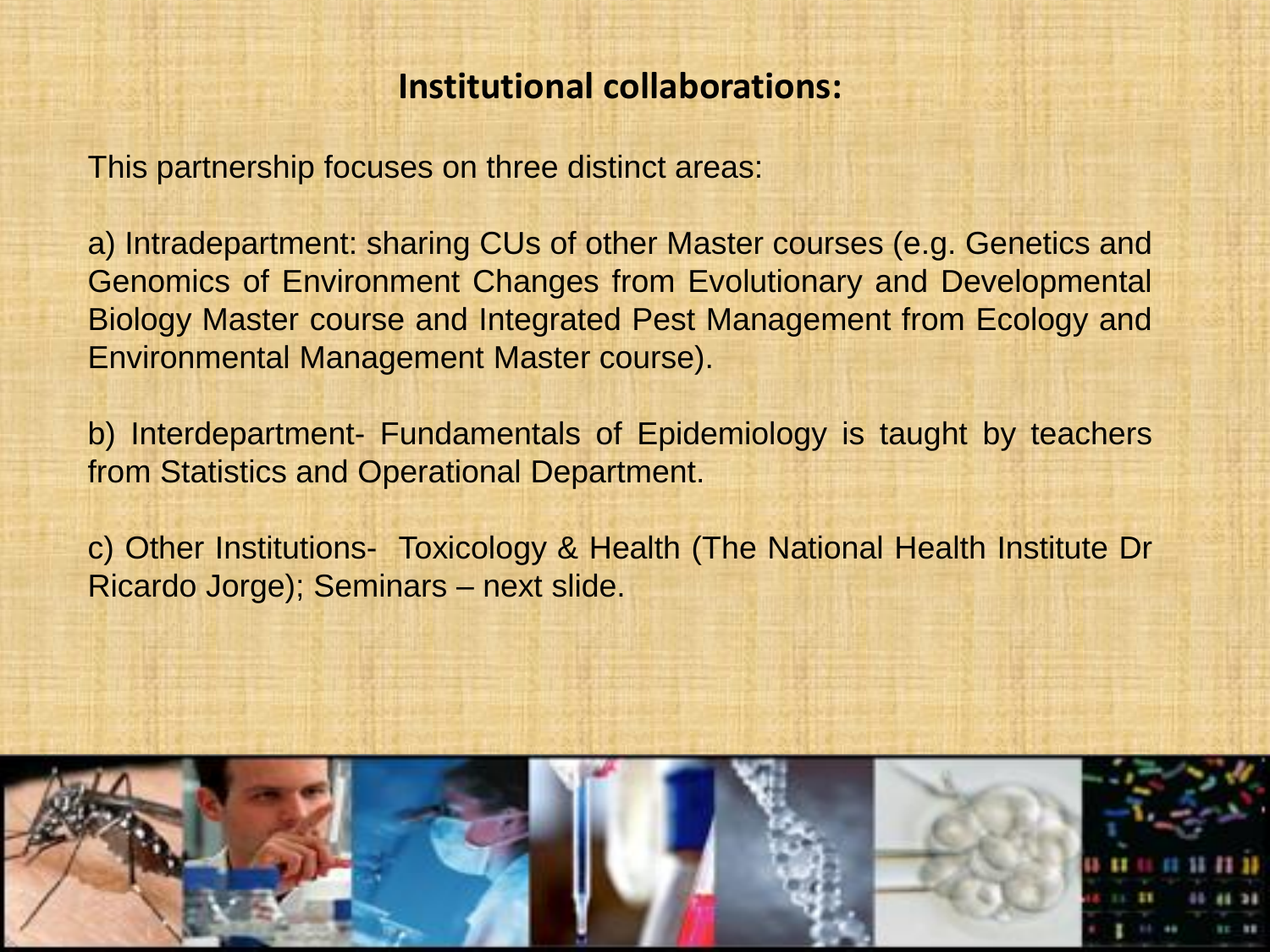#### **Institutional collaboration**:

**Seminars in HBE** include a set of lectures given by professors and researchers from research laboratories and/or private and public administration services.

Of the dozens of conferences we highlight those given by researchers from the following institutions:

- Private and business sector: British Hospital; Assistance Medical Center for Reproduction - CEMEARE; Gulbenkian Institute of Science.

- Public sector: IBET/ITQB-Nova University; CEDOC/Nova Medical School; The National Health Institute Dr. Ricardo Jorge; Maternity Hospital Dr Alfredo da Costa; INIAV; Police Department of Criminal Research; Faculties from Lisbon University (Pharmacy, Medicine, IST)

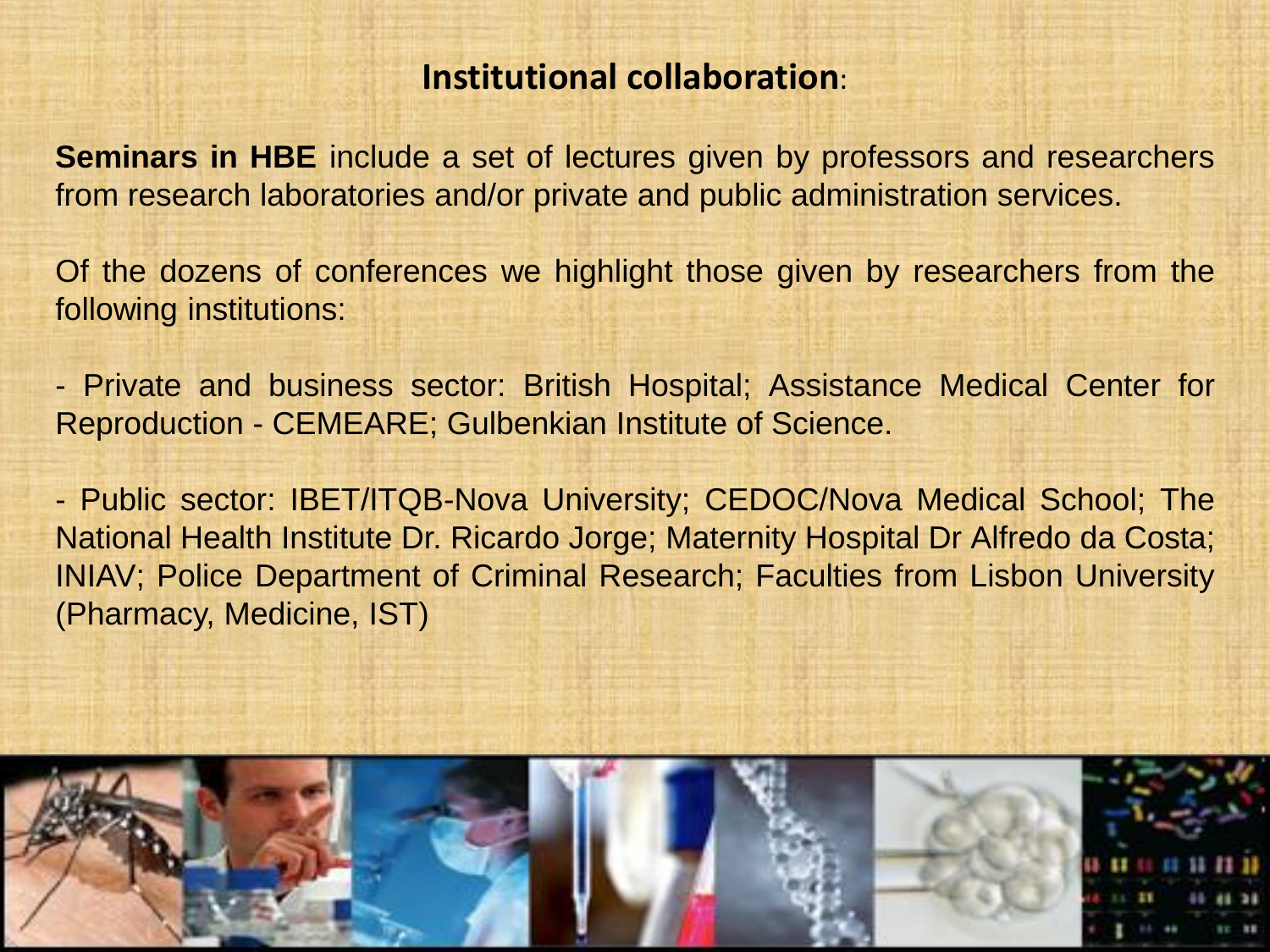#### **Institutional collaboration:**

**Dissertation** (experimental part and writing the final report) in universities and research laboratories – national and international:

- in the EU: Leiden University, Wageningen University, Medical Center Amsterdam, University of Oslo, Helsinki University.
- in the USA: Harvard University.
- in Asia: Cancer Science Institute, Singapore University.

Most of these students enroll through the **Erasmus program** but some of them go at their own expenses.

The choice of these institutions is initiated by the student with master coordinator guidance. After approval of the project/lab work, the master coordinator contacts the leader of the foreign laboratory and formalizes the conditions under which the internship should take place.

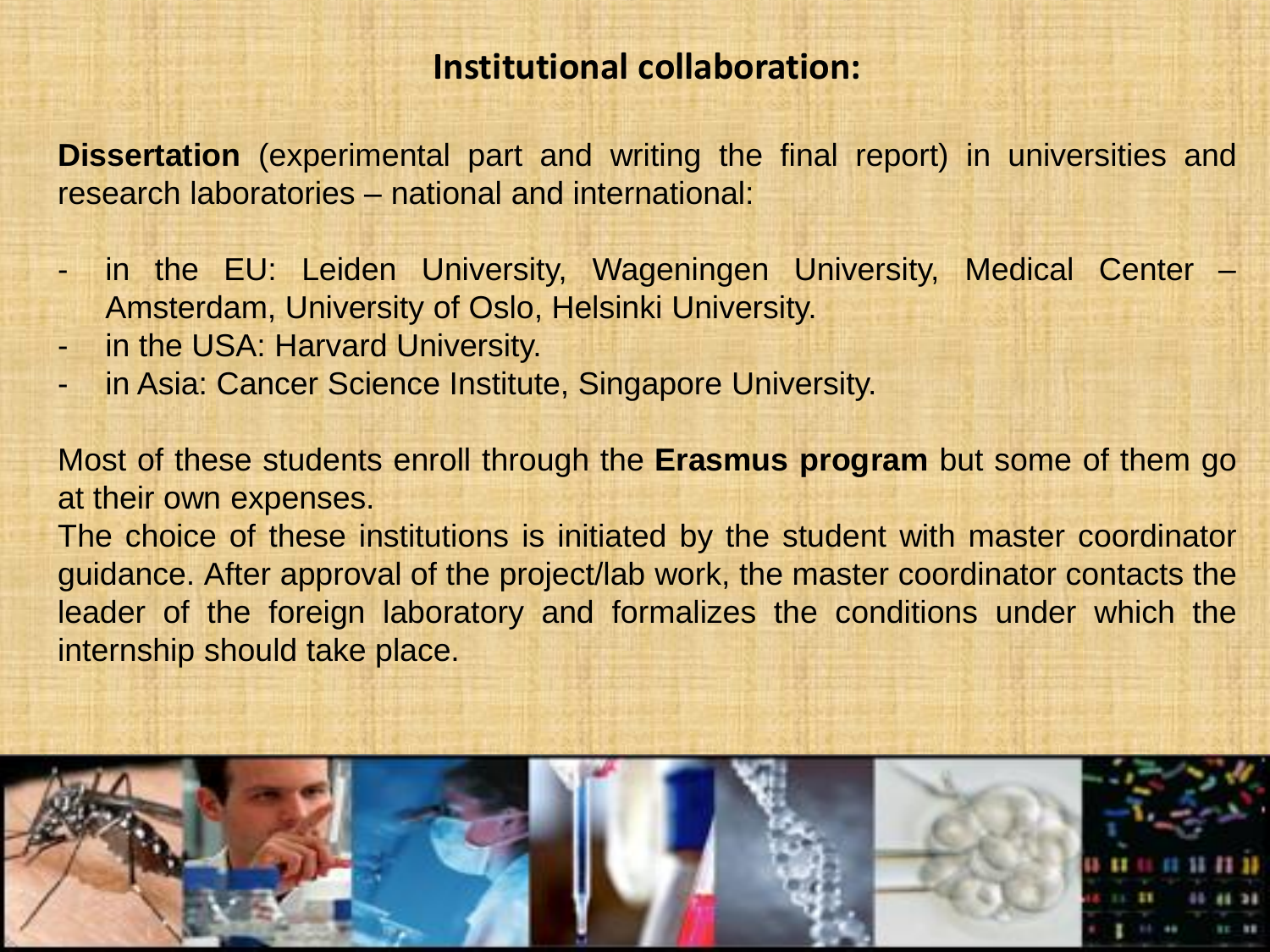#### **Strengths**

-

Related to HBE own goals (to interrelate human health with the environment in its various aspects), makes this master very interesting to students who want to study the current reality in which the society looks for answers:

-the 1sr year presents key issues, namely the impact of environmental changes in humans, and more broadly on health. The subjects of Nutrition and Health, Pathogenic Agents and Vectors, Toxicology & Health, Quality Control, Human Ecology and Stress Biology are perfect example of that interaction;

-other disciplines such as Forensic Biology, Human Biology are no less important in that context, as assist with the knowledge on the biology of the human body and elucidate basic aspects for research in criminal areas, opening the range of possible valences for the employers of this master course;

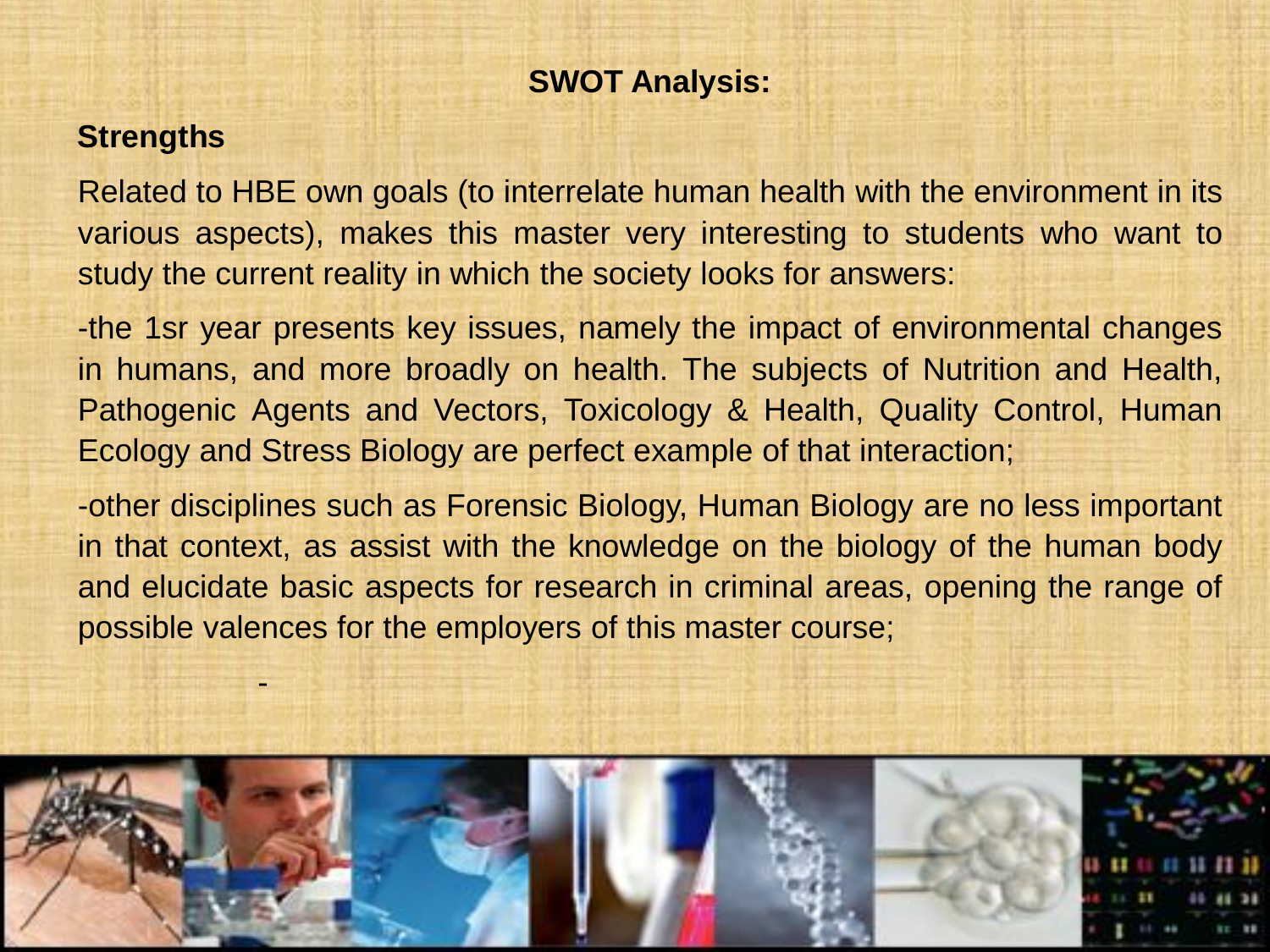#### **Strengths (cont)**:

- complementary disciplines as Genetics and Genomic of Environmental Changes, Practical Bioinformatics, Fundaments of Epidemiology, and Environmental Health Indicators give important tools to students be able to deal with evolution, clinical manifestations, causes and epidemiological aspects of major diseases that affect humans, especially those most prevalent in western societies and particularly in Portugal.

Finally, the most diverse backgrounds of guests (in different disciplines and in particular in Seminars on HBE, come to present lectures), open to students a wide range of subjects in research and gives them, potentially, a possible choice of the area in which during the following year, they will perform the master thesis.

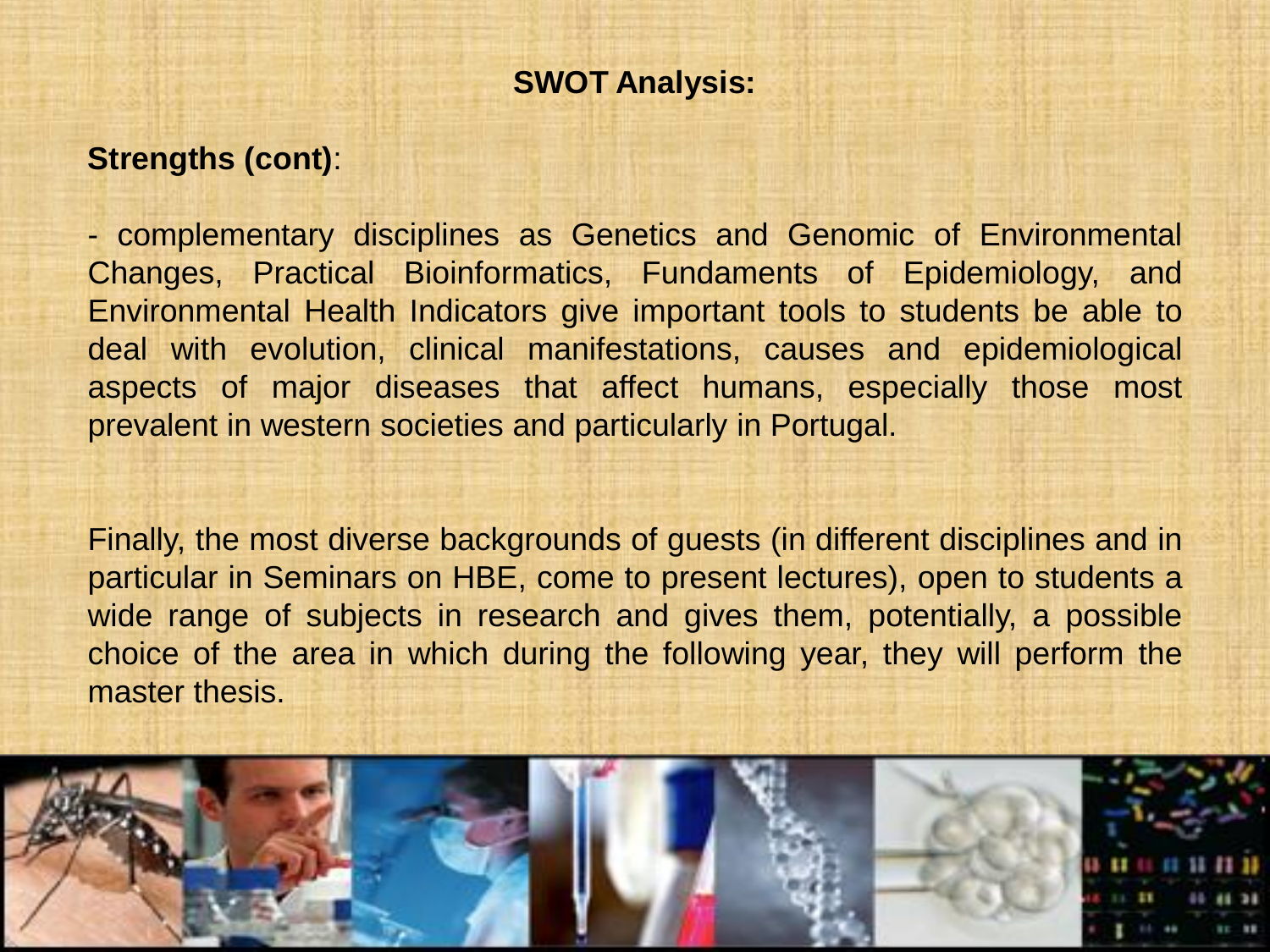#### **Weaknesses**

Related to two aspects:

- the lack of funds available for conducting experimental tasks in different disciplines. There are experimental programs which require the purchase of chemicals and other laboratory materials that currently, particularly in this area, are extremely expensive.

These often lead teachers to use materials and equipments purchased with funds from research projects which in turn also have scarce financial resources. Accordingly, a greater investment in terms of financial resources would benefit the most negative point of the master on HBE.

Also, the enlargement of the University of Lisbon also provide more intrafaculties collaboration with very positive consequences in terms of existing but still tenuous partnerships, enabling the increasing participation of the various units involved and enhancing further synergies and possible economies of scale between different institutions.

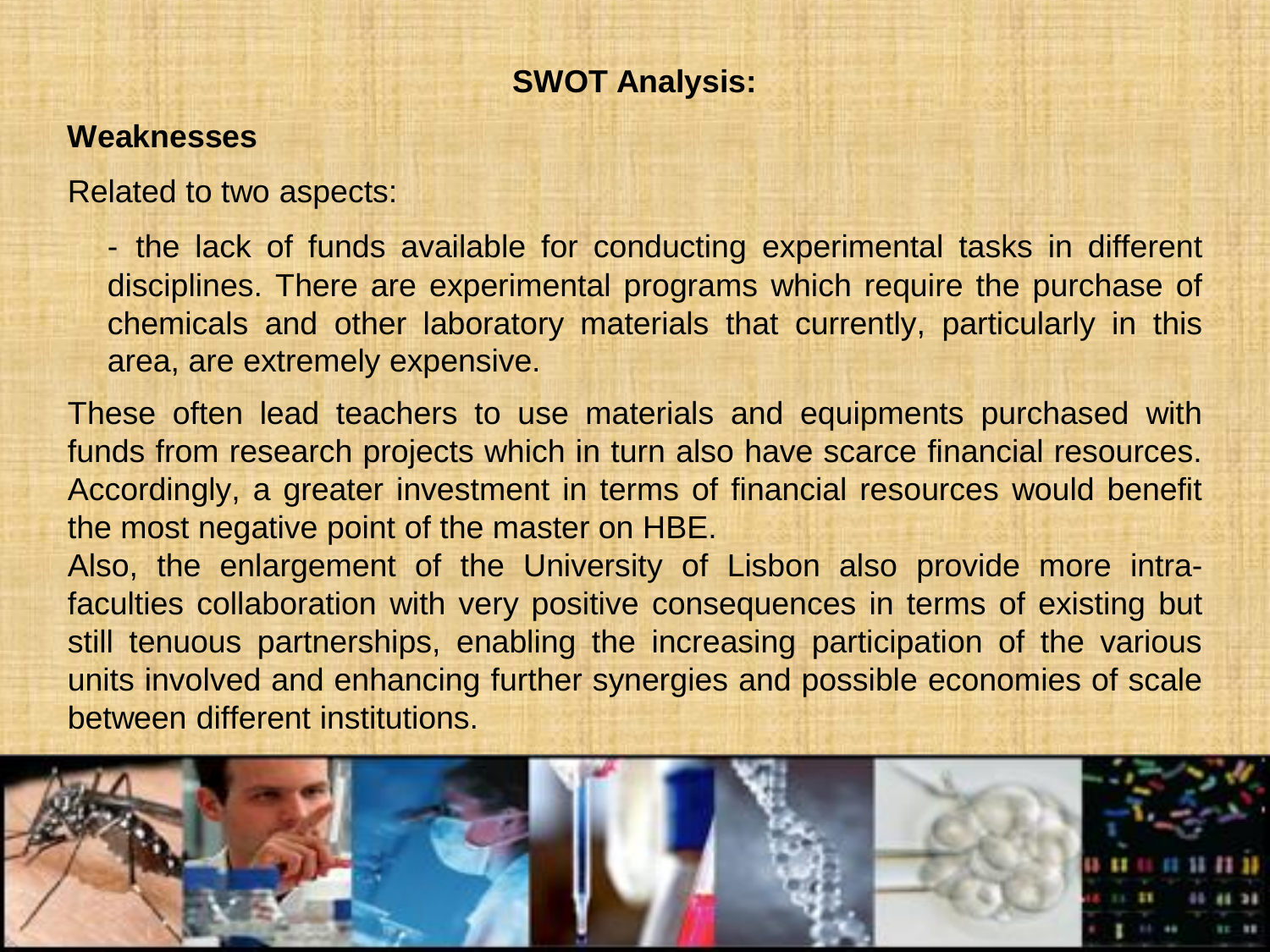#### **Weaknesses (cont):**

the great diversity of backgrounds of the students of this Master can somewhat complicate effective understanding of taught subjects.

This aspect has been well shapely by the commitment of teachers involved in this postgraduate course, as well as the students of the Course Commission that are ensuring the edges are honed and the master course will be more craving for those looking for specific training required by the labor market.

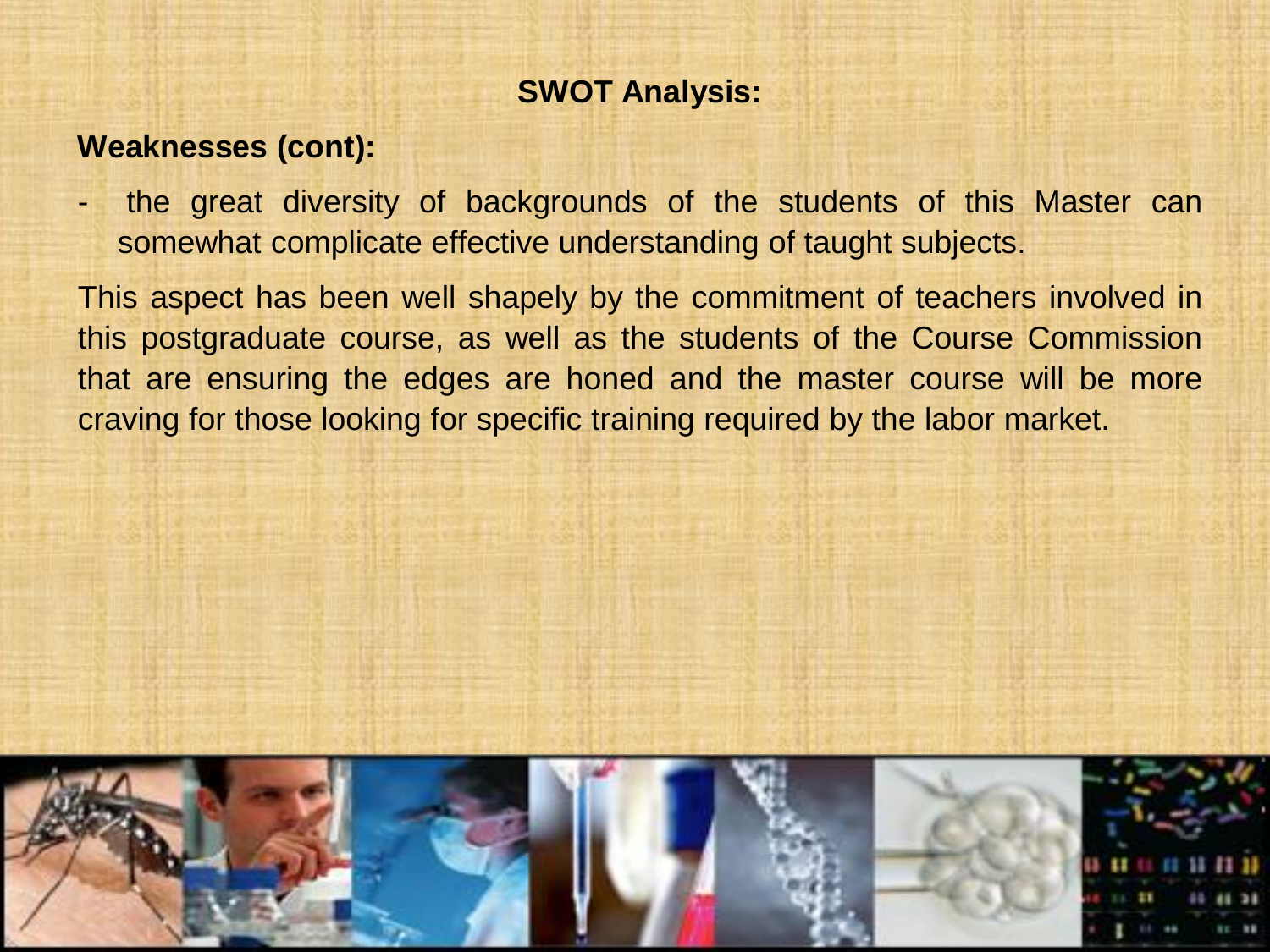#### **Quality Control:**

The Master Coordination Commission meets periodically (at the end of each semester), with the Pedagogical Commission (includes students and teachers):

- to review the final reports made by the teacher of each CU;
- to reflect and act on internal enquiries (made by students) of each CU. The adjustments are made in order to increase motivation and interest of students and, consequently, to improve the course success.

Development of dissertation projects is always carried under an effective cosupervision regime that includes, at least, one internal supervisor and one from the accepting institution.

In accordance with Universidade de Lisboa decision, HBE uses in all its CU the FenixEdu academic and administrative management tool. In what regards academic management, contents are now distributed over the two platforms used by FCUL (FenixEdu and Moodle).

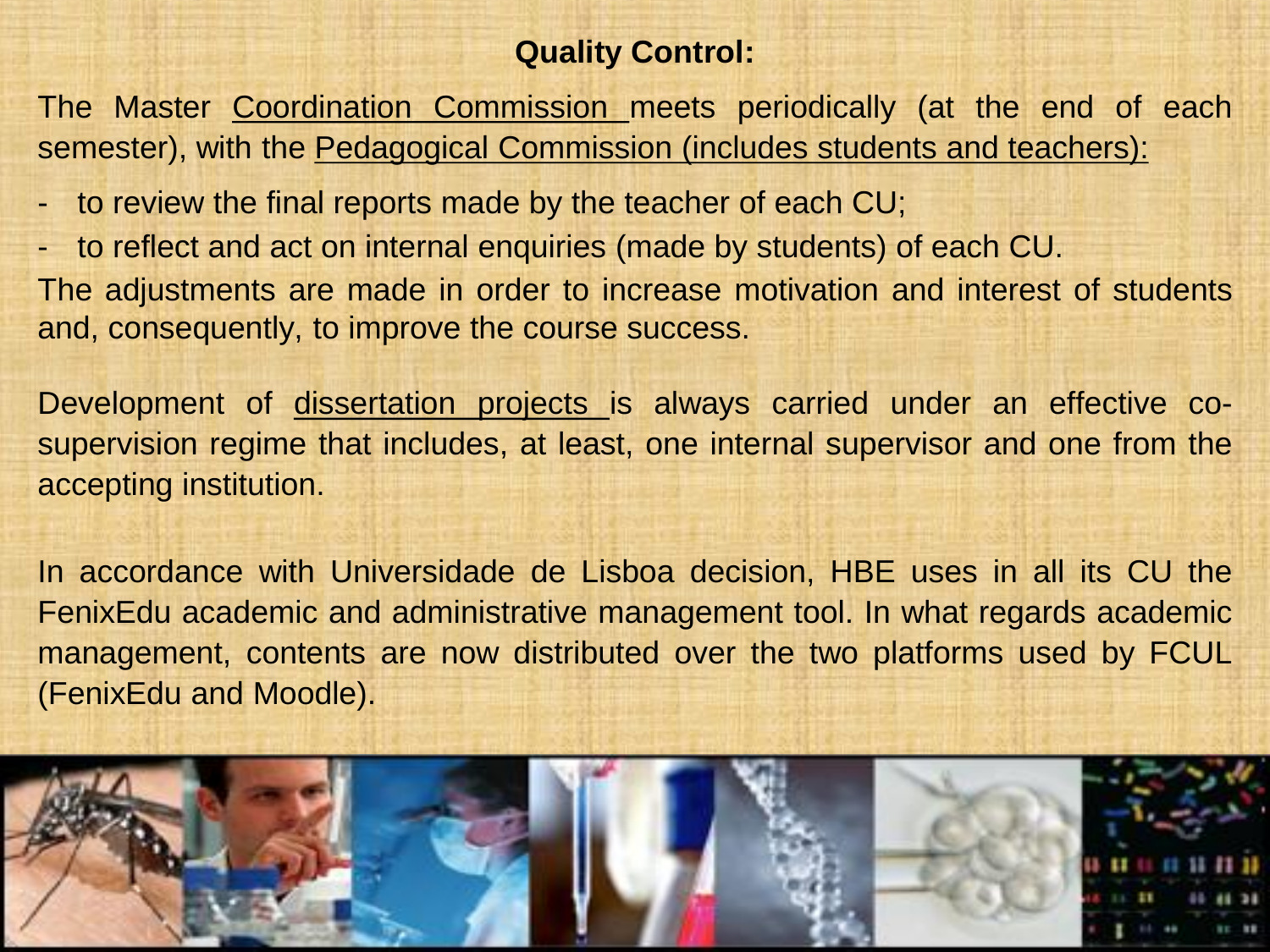#### **Adequacy to current problems/ Society response**:

- The structure and mode of operation of this course fits perfectly in the new University of Lisbon (fusion between the University of Lisbon and the Technical University of Lisbon) strategy that, in their recent statutes, refers at particular time *"promote scientific research, particularly in border areas and convergence through cross-fertilization of disciplines (....)"*.

- This gives more strength to what was already being widely practiced in the last years, which boils down to encourage students to attend courses in areas of knowledge outside the canonically established and taught at the Faculty of Sciences.

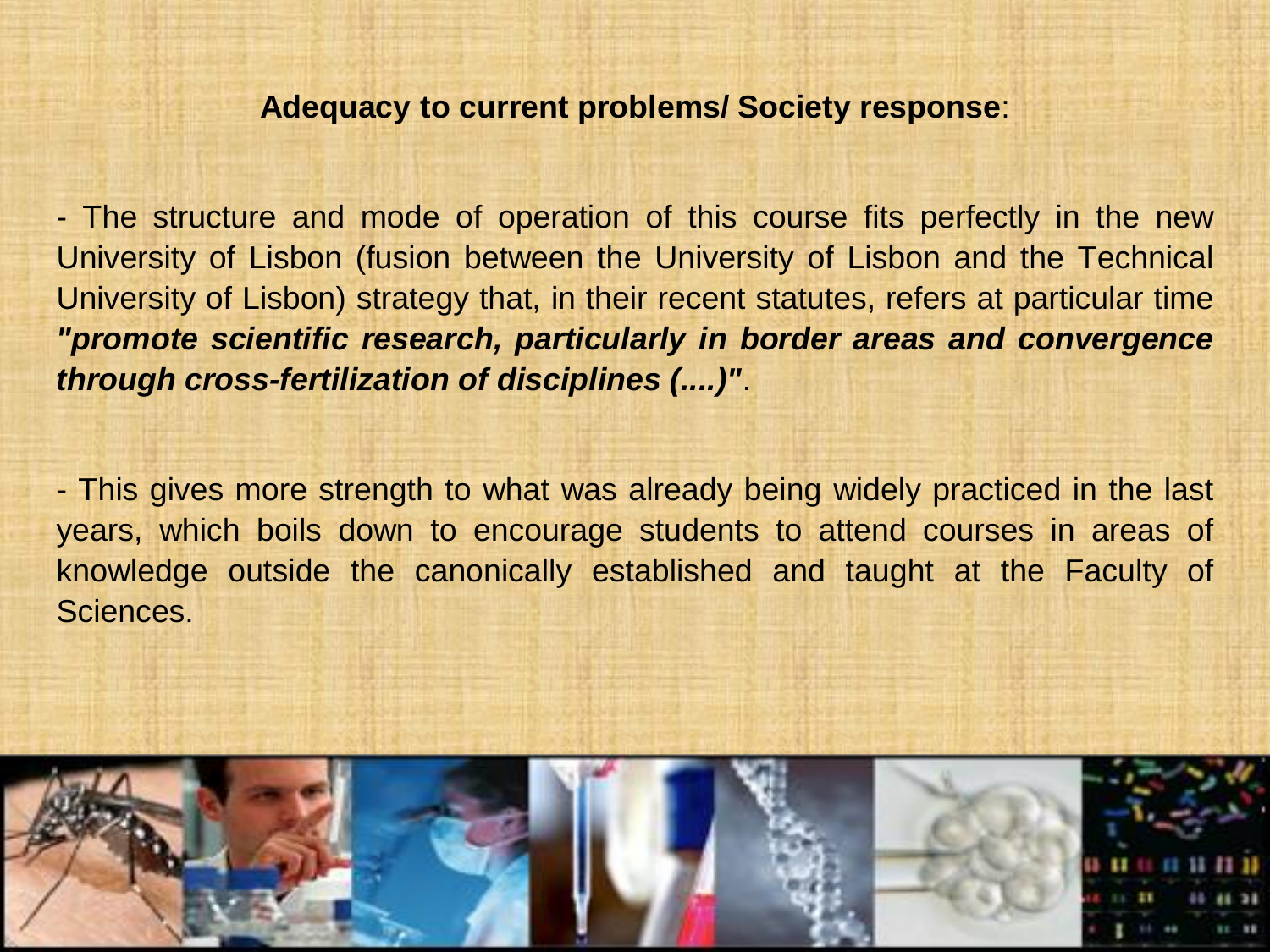#### **Adequacy to current problems/ Society response**:

- The strong training acquired in disciplines that relate, in the form of cause / effect, the environment and human health in diseases caused by pathogens and / or pollutants gives these students a high probability of being accepted in **applications to PhD programs** recently approved by FCT as "Environmental Health" led by the Faculty of Medicine of UL and FCUL and also the "Biodiversity" and Global Change," led by the Aveiro University and FCUL.

- With respect to the national labor market, the master course on Human Biology and Environment have training that allows students to integrate teams working on diagnosis of pathogens, quality control, toxicology, and at any laboratory using molecular analysis as common practice.

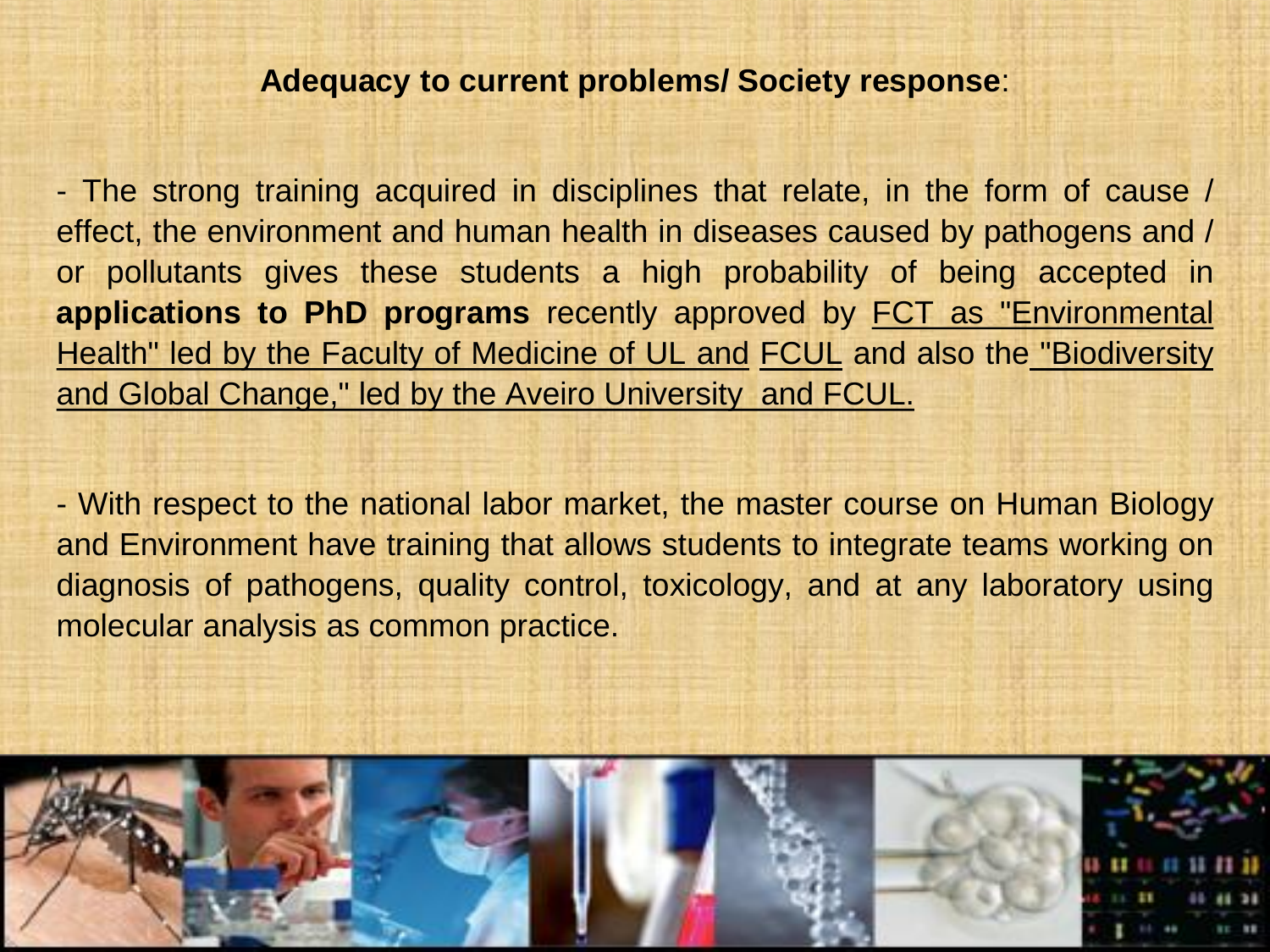#### **Employability**:

- Due to lack of human and financial resources FCUL has not a system to monitor in real time the professional situation of its alumni. However, the query of global IT platforms and free access as LINKEDIN by the initiative of the Master Course Coordination Commission, has made possible to follow the professional pathway of many of our alumni.

- The absence of accurate statistics hampers the knowledge of employability of the Masters in BHA but, by oral information, we believe that over 80% of these alumni are in advanced training programs (PhD) or in the national and internacional market labor, as shown in the examples - next slide.

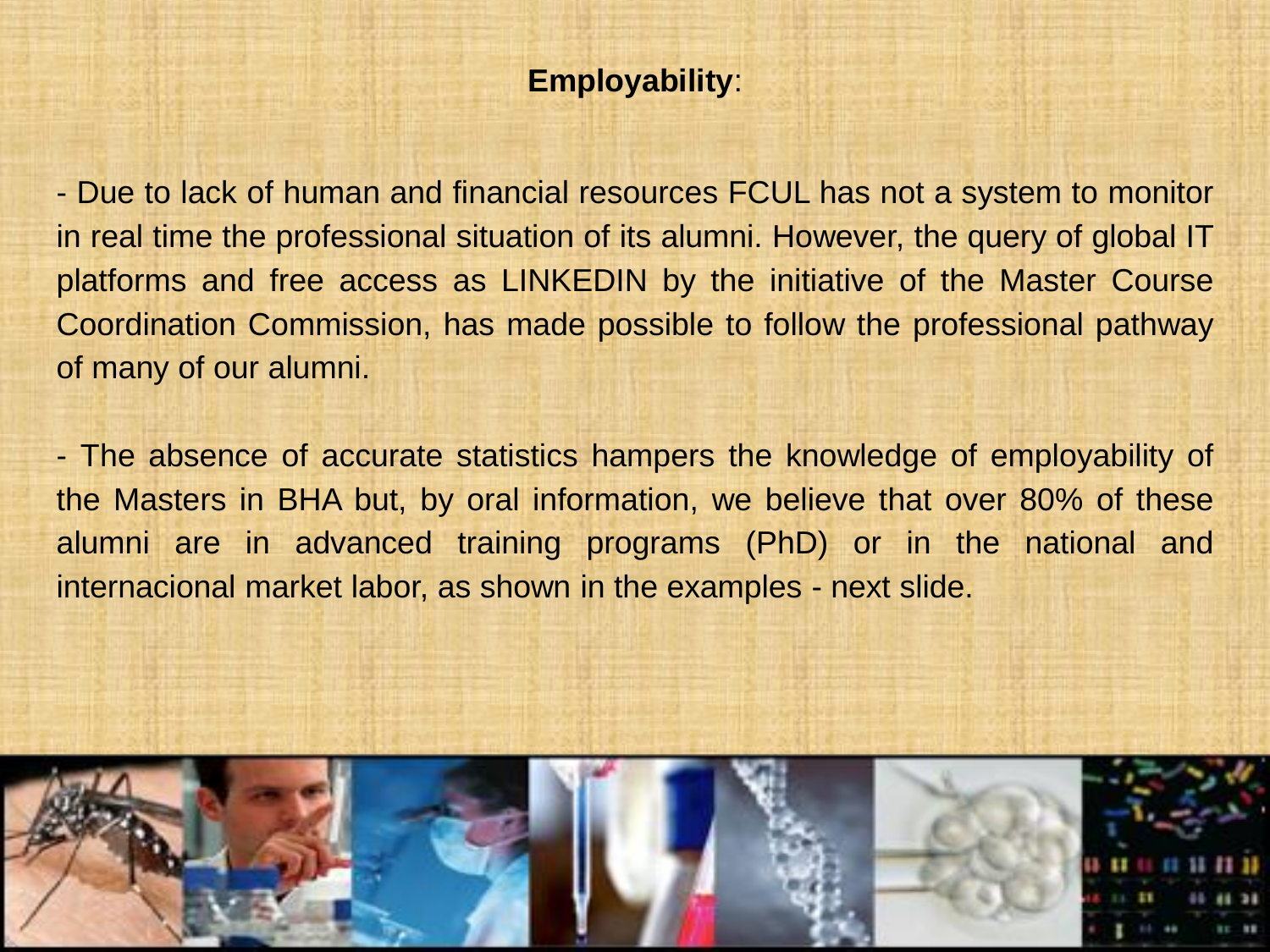#### **Employability**

Career opportunities:

- research work in public health;
- senior positions in food and pharmaceutical industries;
- positions in laboratories belonging to hospitals and other health institutions (e.g. The National Institute of Public Health Dr. Ricardo Jorge and the Portuguese Institute of Oncology);
- medico-legal technicians (e.g. National Institute of Forensic Science and Laboratory of Criminal Police);
- quality control area at local municipalities and industrial companies;

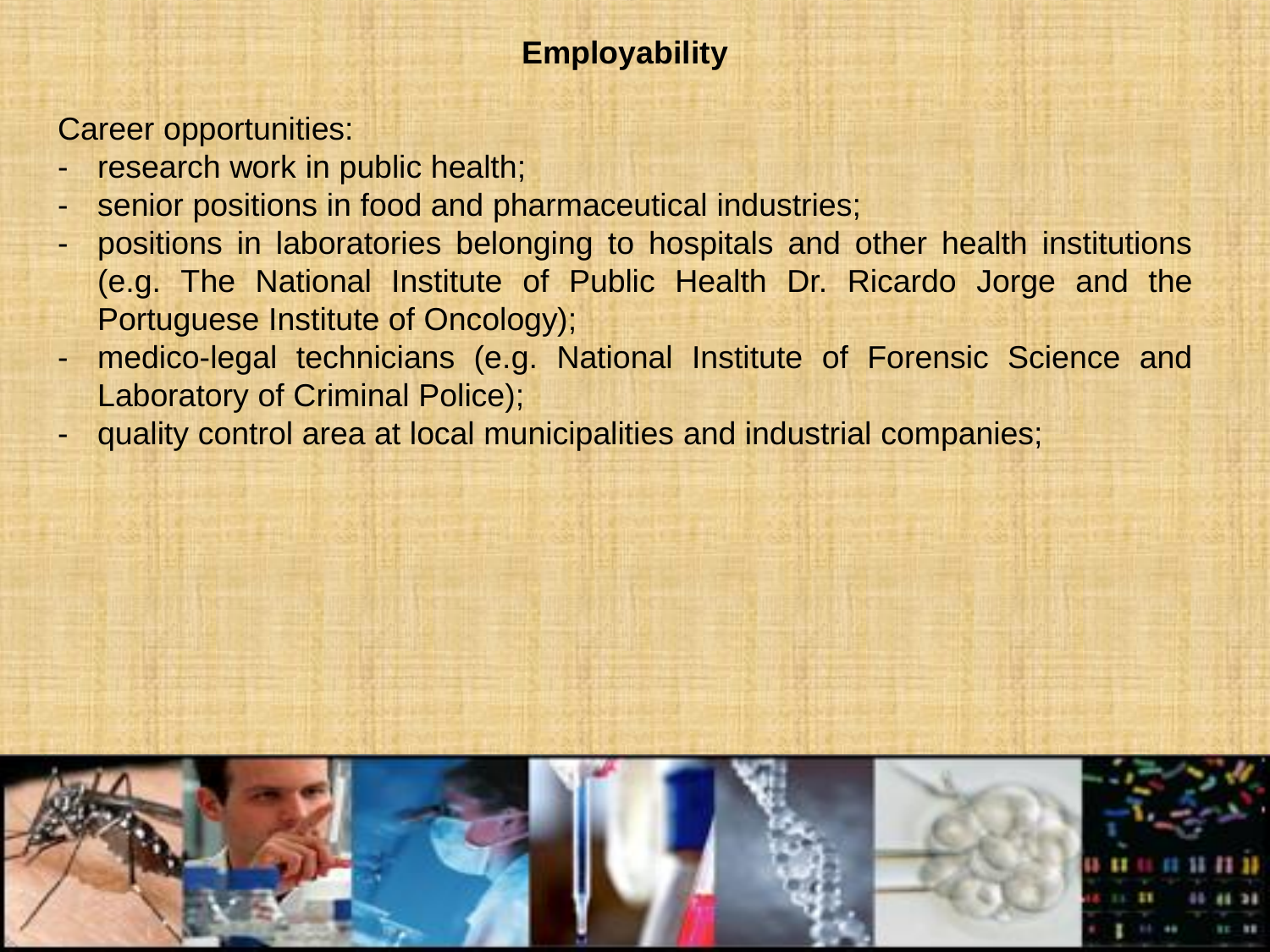#### **Employability**

#### National and International Companies in Portugal (technical and team leaders):

- Clinical Laboratory Dr. JChaves
- Lusíadas Hospital
- Champalimaud Foundation
- LPQ Biotechnology
- Amadora Sintra Hospital
- Lisbon City Council
- Cascais City Council
- Medically Assisted Reproduction Clinic (IVA)
- Gulbenkian Institute of Sciences
- Reproduction Medical Center British Hospital, Lisbon
- Sidul Quality Assurance (SONAE)
- Maria Ferreira & Fernandes Ferreira Lawyer Society

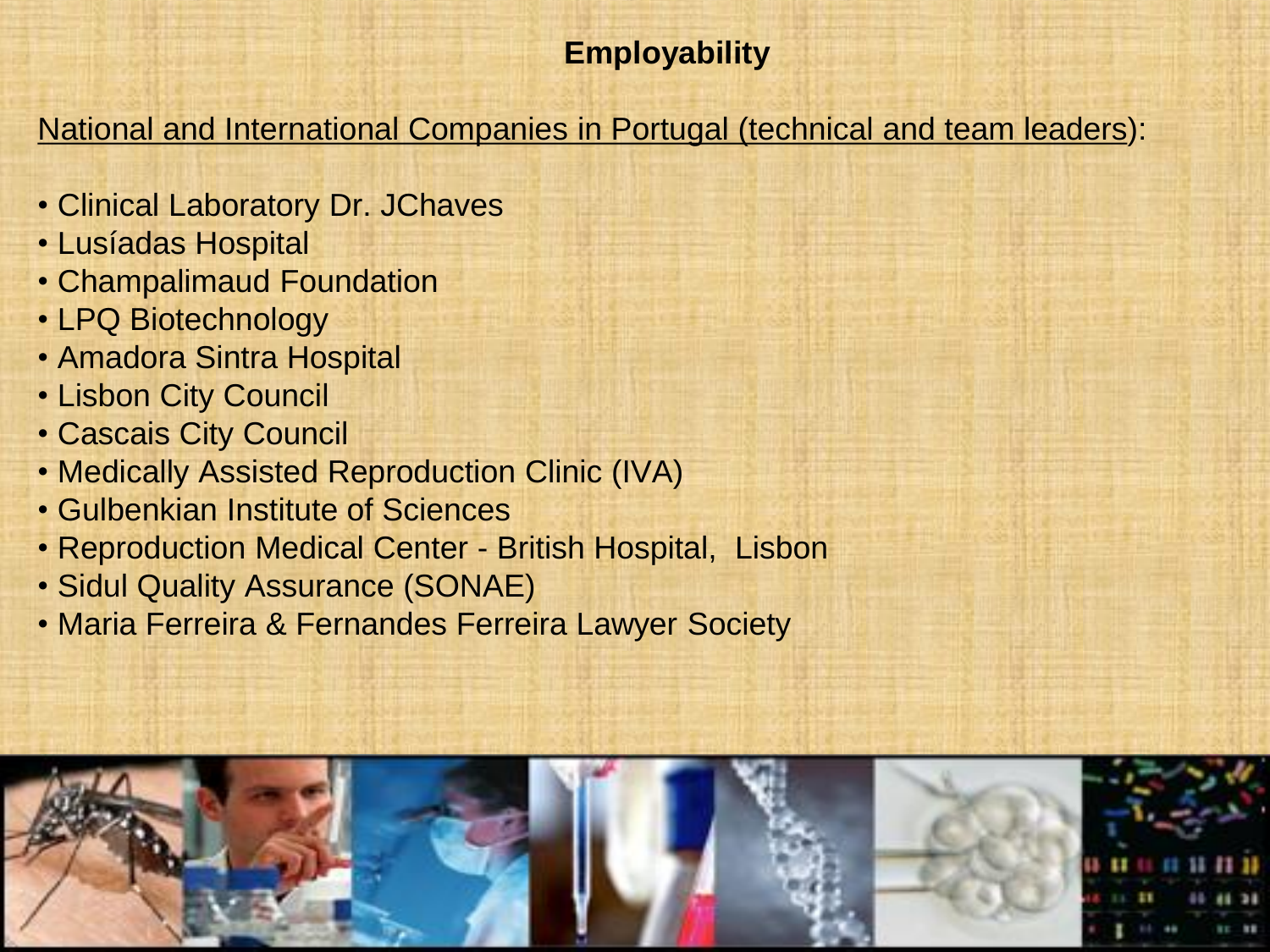#### **Employability**

#### National and International Companies in Portugal (technical and team leaders) – cont

- National Institute of Legal Medicine, Lisbon
- Portucel, Setubal
- IKK, Portugal, Quality, Environment & Safety
- Atlantic Pharma, Lisbon
- Stanton Chase International, Executive Search Consultants

#### International Companies (technical and team leaders):

- Richmond, North Yorkshire Pharmaceuticals, UK
- Accenture Technology Solutions, UK
- Janssen, Pharmaceutical Companies of Johnson and Johnson, Spain
- Laboratory Aide Biomnis, Ireland
- United Arab Emirates Research, Singapore

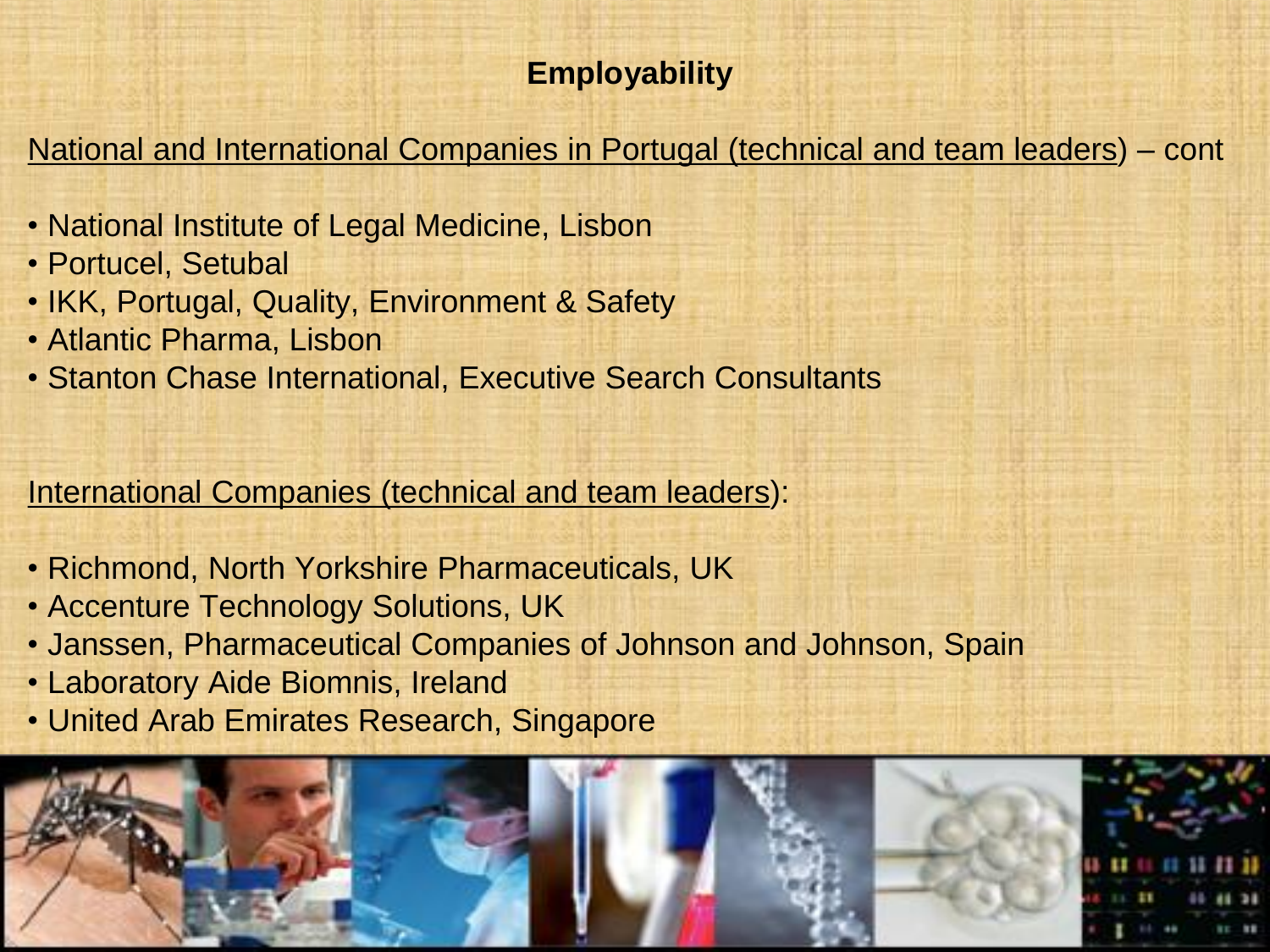#### **Employability**:

#### International institutions:

- German Cancer Research Center, Germany
- University Medical Center, Groningen, The Netherlands
- UT MD Anderson Cancer Centre, Houston, USA
- University of Cambridge, UK
- Leiden University Medical Center, The Netherlands
- Johns Hopkins School of Medicine, USA
- King's College London, UK
- Institut Pasteur Paris Area, France
- Max Planck Institute, Germany
- Biosurfit, UK